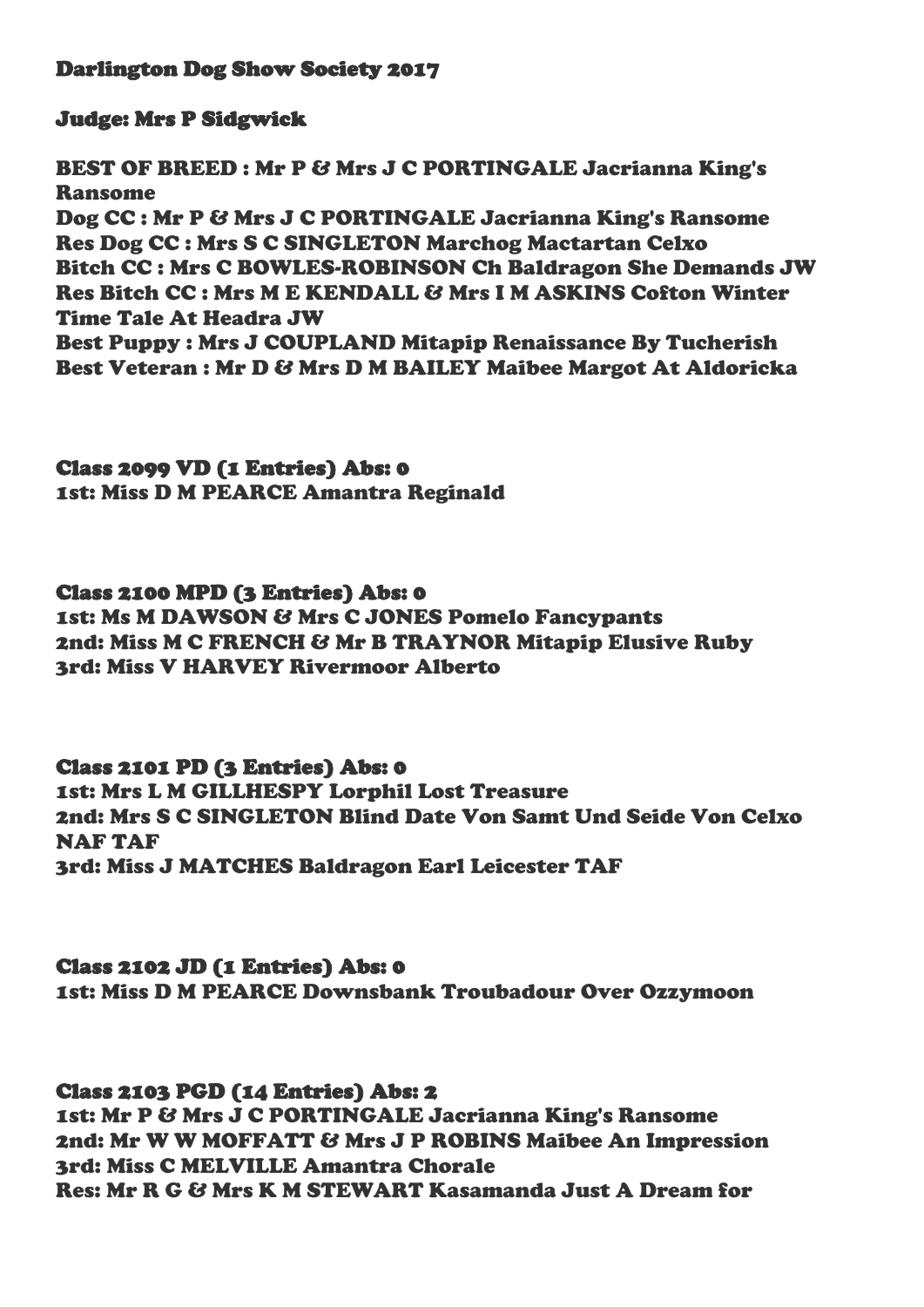Marchog VHC: Mrs J COUPLAND Tucherish Guilty Verdict

## Class 2104 LD (12 Entries) Abs: 2

1st: Mrs S C SINGLETON Marchog Mactartan Celxo 2nd: Mrs P CLARKE Stonepit Super Sydney For Poltomic 3rd: Mrs S BYERS Lanola Giorgio Armani With Simannie Res: Mr R SPROUL & Mr J COBURN Khandro No Regrets VHC: Mrs L M GILLHESPY Lorphil Red River

#### Class 2105 OD (7 Entries) Abs: 0

1st: Mrs B J ESSEX Chacombe Royal Gift To Brendek 2nd: Mrs M HUNTER Maynorth Shades Of Heaven At Hooebarton 3rd: Mr D & Mrs D M BAILEY Aldoricka The Maverick Res: Ms C WILLIAMS Ch Gr Ch Maibee Orlando VHC: Mr S C & Mrs G A SMITH Ch Headra's Truly Magic Is Justacharma

## Class 2106 VB (1 Entries) Abs: 0

1st: Mr D & Mrs D M BAILEY Maibee Margot At Aldoricka

## Class 2107 MPB (6 Entries) Abs: 1

1st: Mrs J COUPLAND Mitapip Renaissance By Tucherish 2nd: Mr R S & Mrs R K BAKER Cofton Dusty Blue 3rd: Mrs J CRIDLAND Pomelo Fondant Fancy Avec Monleon Res: Mrs M CONSTABLE Mitapip Kallathea VHC: Mrs P CLARKE Mitapip Sweet Rosey For Poltomic

## Class 2108 PB (3 Entries) Abs: 1

1st: Mrs C BOWLES-ROBINSON Baldragon Hold That Thought 2nd: Mrs S C SINGLETON Celxo Tartan Stockings

## Class 2109 JB (3 Entries) Abs: 1

1st: Mrs C ROBINSON BOWLES- Baldragon Hold That Thought 2nd: Mrs C CHAMPION & Miss V HARVEY Lankcombe Clara Bow

## Class 2110 PGB (10 Entries) Abs: 3

1st: Mr R S & Mrs R K BAKER Cofton Fairy Tale Jw